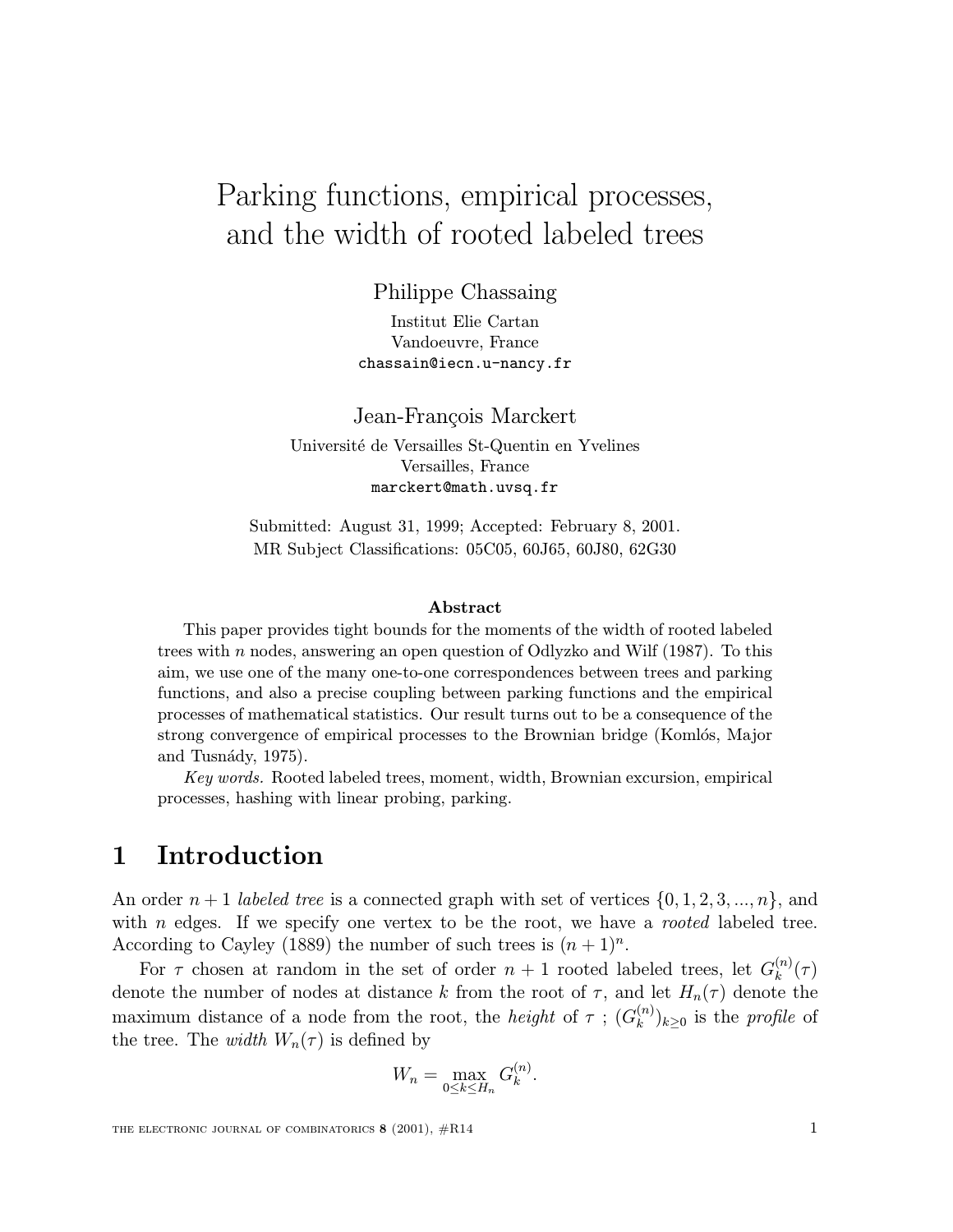Odlyzko and Wilf (1987) used a Perron-Frobenius-like theory to derive asymptotics for the cumulative function of  $W_n$ . They also proved that

$$
C_1\sqrt{n} \le E(W_n) \le C_2\sqrt{n\log n},
$$

and left the first term in the asymptotic of  $E(W_n)$  as an open question.

Let  $\ell(t)$  denote the local time of the normalized Brownian excursion  $e(.)$  at level t, i.e.

$$
\ell(t) = \lim_{\varepsilon \to 0+} \frac{1}{\varepsilon} \int_0^1 I_{[t,t+\varepsilon]}(e(u)) \ du.
$$

Aldous [1] conjectured that  $t \mapsto G_{\lfloor t\sqrt{n} \rfloor}^{(n)}/\sqrt{n}$  would converge weakly, as a stochastic process, to  $t \mapsto \ell(t)/2$ . Aldous's conjecture was settled by Drmota and Gittenberger [9]. process, to  $t \mapsto \ell(t)/2$ . Allows subjecture was settled by Drinota and Gittenberger [3].<br>As noted by these last authors, their result entails the weak convergence of  $W_n/\sqrt{n}$  to the maximum m of the Brownian excursion, as  $\ell(t)$  is itself a Brownian excursion changed of  $t$  time [5]. Previously, the weak convergence of  $W_n/\sqrt{n}$  to m was proven directly by Takács (1993).

However weak convergence does not answer completely the question of Odlyzko & Wilf, as it does not yield convergence of the first moment, and even less the speed of this convergence. The aim of our paper is to fill this gap. Our proof uses the breadth first search (BFS) random walk  $[3, 27]$ , following Takács  $[28]$ , who used the BFS random walk to prove convergence of moments of the width for binary trees, or general unlabeled trees, by a clever use of the ballot theorem. For rooted labeled trees, we need an additional ingredient: a close connection between rooted labeled trees and empirical processes of mathematical statistics [26], which, we believe, has interest in itself. For instance, this connection gives an alternative  $O(n)$  algorithm, for the generation of a random rooted labeled tree, to the  $O(n)$  algorithm using Prüfer-Knuth's correspondence (see [16, 20]). It also allows to analyze the size of parking blocks during the phase transition [7]. Note that Aldous, or Drmota and Gittenberger's results are actually about general simple trees. Rooted labeled trees are a special case of simple trees, but an important one  $[16, 20]$ .

Recall  $[5, 8, 15]$  that the maximum m of the Brownian excursion satisfies

$$
\Pr(m \le x) = \sum_{-\infty < k < +\infty} (1 - 4k^2 x^2) e^{-2k^2 x^2},
$$
\n
$$
E(m) = \sqrt{\frac{\pi}{2}},
$$

and, for  $r > 1$ ,

$$
E(m^{r}) = 2^{-r/2}r(r-1)\Gamma\left(\frac{r}{2}\right)\zeta(r).
$$

We shall say that m is *theta-distributed* by reference to Jacobi's Theta function. Incidentally, it is also well known that theta-distributed random variables occur as a limit for the height of trees: see Rényi and Szekeres (1967) for rooted labeled trees, Flajolet and Odlyzko (1982) for general simple trees.

Let us state the main result of this paper: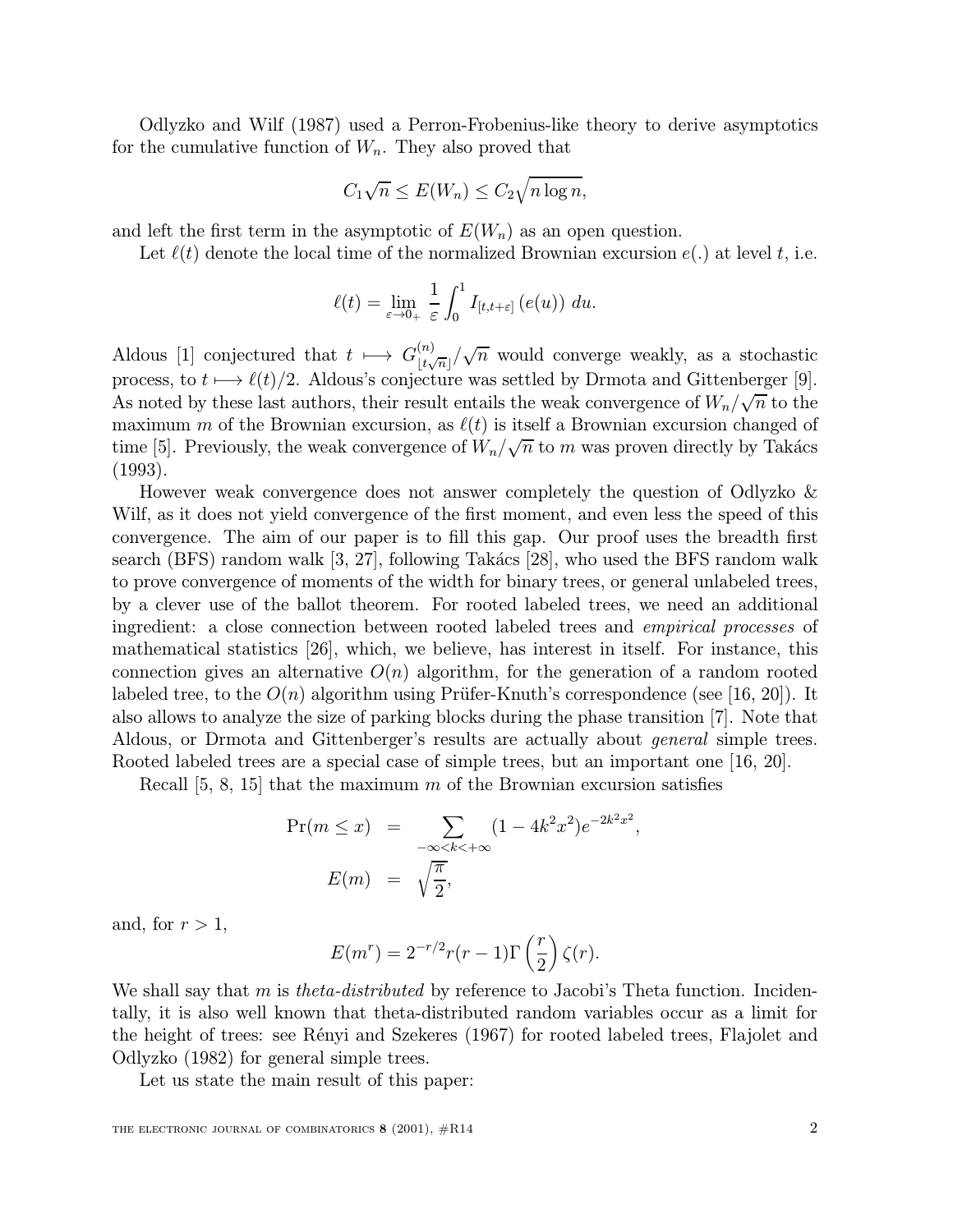**Theorem 1.1** For  $p \geq 1$ ,

$$
E\left(n^{-p/2}W_n^p\right) - E(m^p) = O_p\left(n^{-1/4}\sqrt{\log n}\right).
$$

As a special case,

$$
E(W_n) - \sqrt{\frac{\pi n}{2}} = O\left(n^{1/4}\sqrt{\log n}\right).
$$

One of the motivations of Odlyzko and Wilf, when they study the width of labeled trees, is to give a tight estimate for the average bandwidth of this class of tree.

### 2 The breadth first search random walk

From now on, we assume, without consequences for  $W_n(\tau)$ 's distribution, that  $\tau$  is drawn at random in the subset  $\Omega_n$  of labeled trees *rooted at* 0. The BFS of the rooted labeled tree starts with the root,  $0$ , and is implemented by maintaining a *queue Q*, that is initially (0). Then, at each of the n following stages of the BFS, the vertex x at the head of the queue is removed from the queue, and all "new" neighbors of  $x$  are added at the end of the queue, in increasing order. At step 0, the search produces the set  $A_0$  of neighbors



Figure 1: Successive states of the queue.

of vertex 0, so that after step 0 the queue contains exactly the elements of  $A_0$ , but not 0 anymore. At step 1, the search produces the set  $A_1$  of new neighbors of the smallest element x in  $A_0$ , so that after step 1 the queue contains  $A_0 \cup A_1 - \{x\}$ . Let  $A_k$  denote the set of new elements in the queue after step  $k$ , and let

$$
a_k = \#A_k.
$$

A labeled tree  $\tau$  with vertices  $\{0, 1, 2, 3, ..., n\}$ , rooted at 0, is described by a sequence of disjoint sets  $(A_i)_{0 \leq i \leq n}$ , whose union is  $\{1, 2, ..., n\}$ , and whose cardinalities  $a_i = \#A_i$ satisfy the following set of constraints

$$
a_0 \geq 1,
$$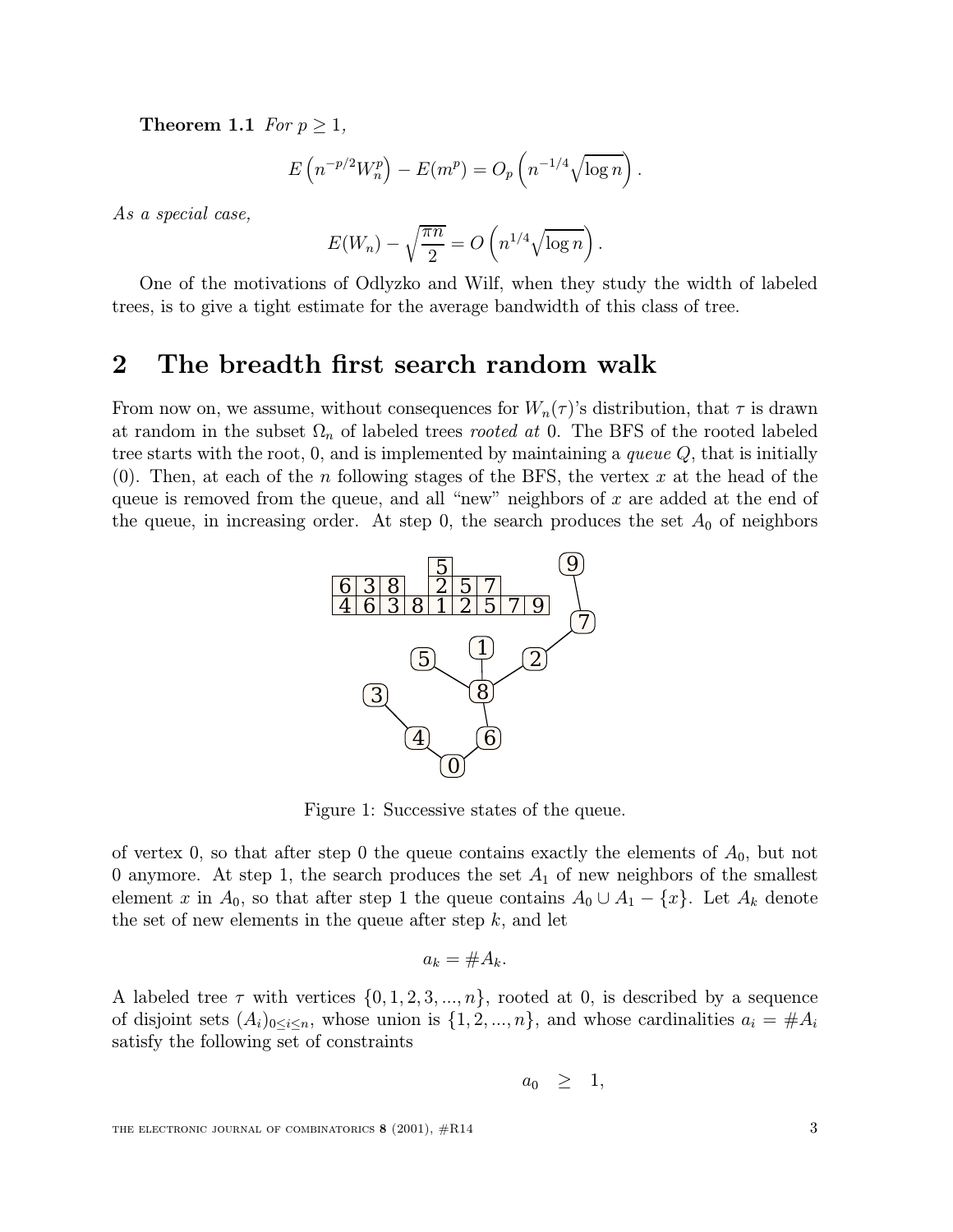$$
a_0 + a_1 - 1 \geq 1,
$$
  
\n...  
\n
$$
a_0 + a_1 + \dots + a_k - k \geq 1,
$$
  
\n...  
\n
$$
a_0 + a_1 + \dots + a_{n-1} - n + 1 \geq 1,
$$
  
\n
$$
a_0 + a_1 + \dots + a_n - n = 0.
$$
  
\n(2.1)

Constraints (2.1) are necessary and sufficient conditions for a tree to be connected, or for the queue to become empty only after step  $n$ .

We call *BFS random walk* the sequence  $y^{(n)} = (y_k^{(n)}(\tau))_{0 \le k \le n}$  of queue lengths:  $y_k^{(n)}(\tau)$ denotes the number of vertices in the queue after step k, defined by  $y_0^{(n)} = a_0$  and

$$
y_k^{(n)} = a_0 + a_1 + \dots + a_k - k,
$$
  

$$
y_k^{(n)} - y_{k-1}^{(n)} = a_k - 1.
$$

The proof of Theorem 1.1 relies on the expression of the profile and of the width of the tree in term of the BFS random walk: observe that  $G_1^{(n)} = y_0^{(n)}$ ,  $G_2^{(n)} = y_{G_1^{(n)}}^{(n)}$ . More generally, at step  $G_1^{(n)} + G_2^{(n)} + \ldots + G_k^{(n)}$ , we explore the last vertex at a distance k from the root, and the queue contains exactly the vertices at distance  $k + 1$  from the root, leading to

$$
G_{k+1}^{(n)} = y_{G_1^{(n)} + G_2^{(n)} + \ldots + G_k^{(n)}}^{(n)}.
$$

Actually, this is Kendall's embedding of a Galton-Watson process in the process of queue lengths, when studying a single-server queue [23].

Thus  $W_n$  is the maximum of a sample of  $y_i^{(n)}$ . Due to slow variation of the sequence  $(y_k^{(n)})_{0\leq k\leq n}$ , this sample turns out to be "representative", in the sense that the maximum of the sample is close to the maximum of the whole sequence.

**Proposition 2.1** For any  $p \geq 1$ 

$$
||W_n - \max_k y_k^{(n)}||_p = O_p(n^{1/4}\sqrt{\log n}).
$$

The proof is given in the next Section. In Section 4, we use a connection between labeled trees and empirical processes, more easily explained with the help of parking functions, to prove the next Proposition.

**Proposition 2.2** In some probability space, there exists a sequence  $m_n$  of thetadistributed random variables and a sequence of copies of  $y^{(n)}$  such that, for any  $p \geq 1$ ,

$$
\|\max_{k} y_{k}^{(n)} - m_{n}\sqrt{n}\|_{p} = O_{p}(\log n).
$$

As a consequence, we have

THE ELECTRONIC JOURNAL OF COMBINATORICS  $8(2001)$ ,  $\#R14$   $4$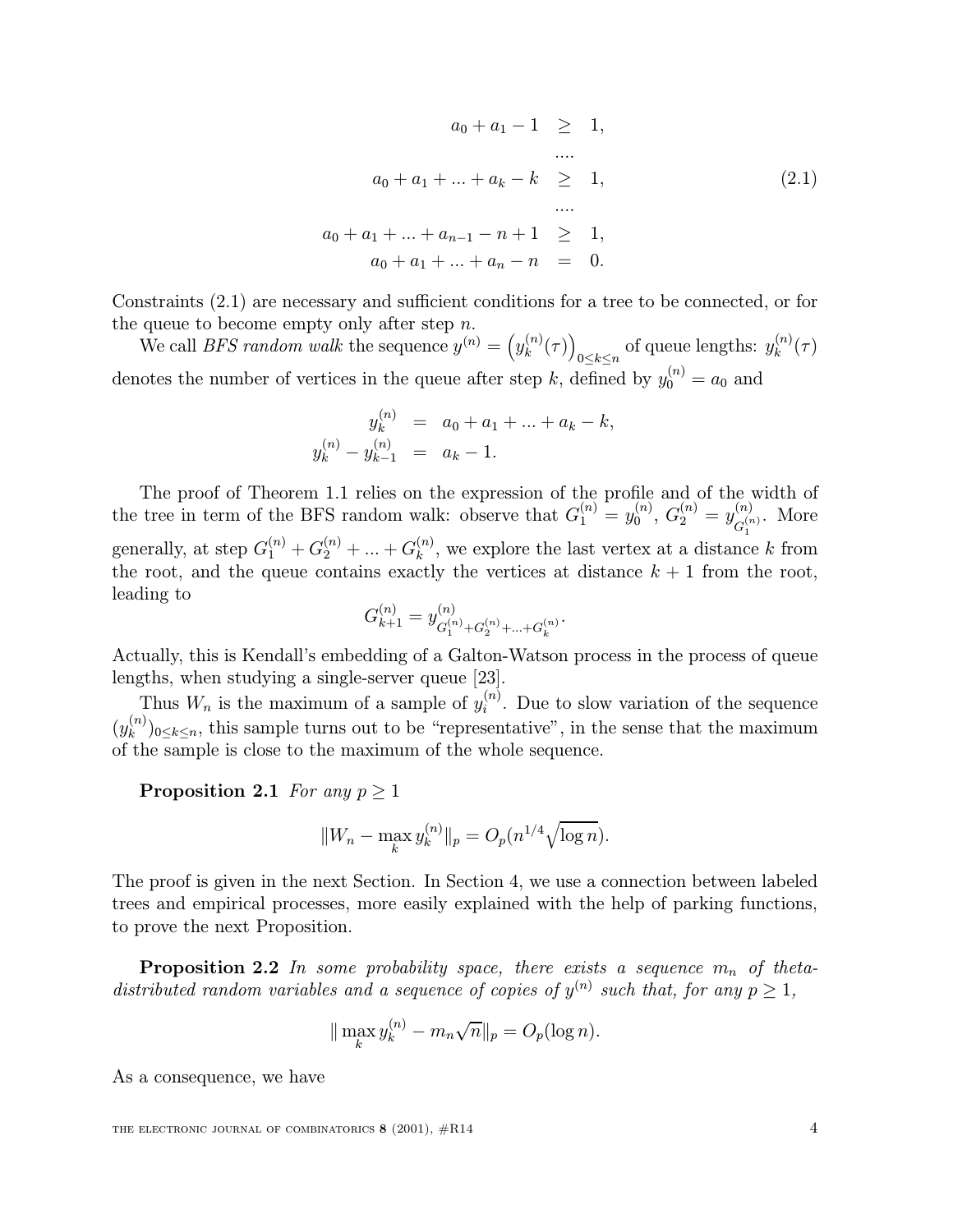

Figure 2: Embedding of the profile in the BFS random walk.

**Proposition 2.3** In some probability space, there exists a sequence  $m_n$  of thetadistributed random variables and a sequence of copies of  $W_n$  such that, for any  $p \geq 1$ ,

$$
\left\| \frac{W_n}{\sqrt{n}} - m_n \right\|_p = O_p\left( n^{-1/4} (\log n)^{1/2} \right).
$$

Then

$$
\left| E\left[ \left( \frac{W_n}{\sqrt{n}} \right)^p \right] - E(m^p) \right| \leq p \max \left( \left\| \frac{W_n}{\sqrt{n}} \right\|_p, \left\| m \right\|_p \right)^{p-1} \left\| \left\| \frac{W_n}{\sqrt{n}} \right\|_p - \left\| m_n \right\|_p \right|
$$
  
=  $O_p \left( n^{-1/4} (\log n)^{1/2} \right),$ 

leading to Theorem 1.1.

# 3 Proof of Proposition 2.1

The number of n-tuples  $(A_i)_{0 \leq i \leq n}$  with cardinalities  $(a_i)_{0 \leq i \leq n}$ ,

$$
\frac{n!}{a_0!a_1!...a_n!},
$$

is proportional to the product of Poisson probabilities  $e^{-1}/a_i!$ , so, if a labeled tree  $\tau$ , rooted at 0, is drawn at random, the corresponding sequence  $(a_i(\tau))_{0\leq i\leq n}$  has the distribution of independent Poisson random variables with mean value 1, *conditioned to satisfy* constraints (2.1) (see Spencer (1997)). In other words, the corresponding unlabeled tree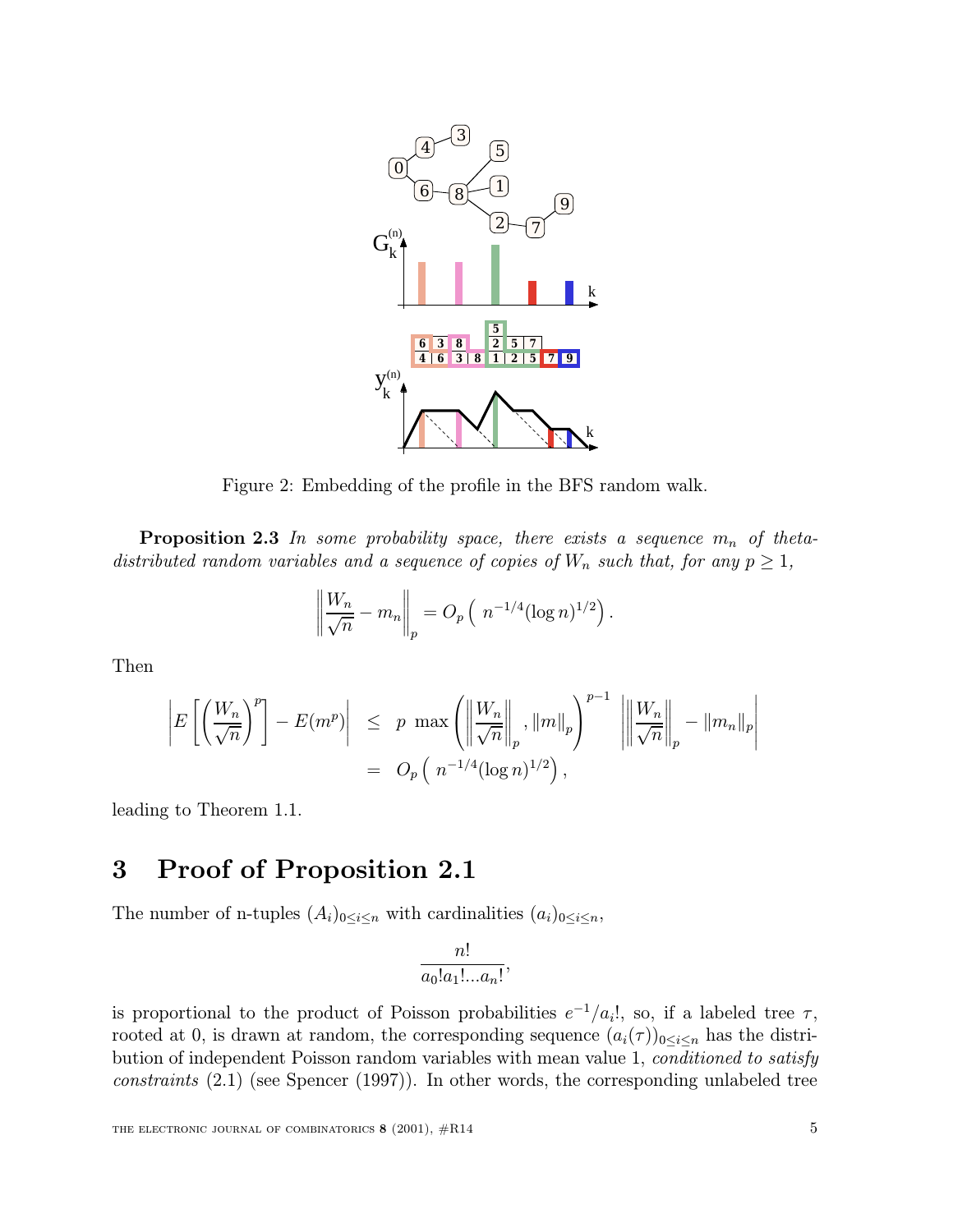is a Galton-Watson tree with Poisson(1) progeny, constrained to have  $n + 1$  nodes, and  $A_k$  is the progeny of the  $k^{th}$  node visited by the BFS.

As a consequence, the sequence  $y^{(n)} = (y_k^{(n)})_{0 \le k \le n}$  is a random walk with length n and i.i.d. increments  $a_i - 1$ , conditioned to satisfy (2.1). Set

$$
M_n = \max_k y_k^{(n)}.
$$

The aim of this section is to bound the difference between  $M_n$  and  $W_n$ . Essentially, we follow the line of proof of  $[28, \text{ formula } 63, \text{ page } 200]$ , but we improve Takács's bounds with the help of Petrov's Theorem 3.2. Let  $x \vee y$  denote the maximum of x and y, and let  $\Omega_{\delta}(n)$  be the set of sequences  $y = (y_k)_{k=0,\dots,n}$  that satisfy

$$
|y_{m+k} - y_m| \le \delta \left( \log n \vee \sqrt{k \log n} \right)
$$

whenever  $k \geq 0$ ,  $m \geq 0$  and  $m + k \leq n$ . We have

**Proposition 3.1** Given any positive number  $\alpha$  there exists a constant  $\kappa(\alpha)$ , not depending on n, such that

$$
\Pr\left(y^{(n)} \notin \Omega_{\kappa(\alpha)}(n)\right) = o_{\alpha}(n^{-\alpha}).
$$

*Proof.* Let  $(N_k)_{0 \leq k \leq n}$  be a sequence of independent random variables with mean 1, Poisson-distributed, and let  $t = (t_k)_{0 \leq k \leq n}$  be the random walk with increments  $N_k - 1$ . Let  $\Delta(n)$  denote the set of sample paths y that satisfy constraints (2.1). As a consequence of Spencer's key remark,

$$
\begin{array}{rcl}\n\Pr(y \notin \Omega_{\delta}(n)) & = & \Pr(t \notin \Omega_{\delta}(n) \mid t \in \Delta(n)) \\
& \leq & \frac{\Pr(t \notin \Omega_{\delta}(n))}{\Pr(t \in \Delta(n))}.\n\end{array}
$$

According to Otter's formula [23], we have

$$
\Pr(t \in \Delta(n)) = \frac{1}{n} \Pr(t_n = 0),
$$

so due to the standard local limit theorem [11, Ch. 4, Th. 4.2.1] we obtain

$$
\Pr(t \in \Delta(n)) = \Theta(n^{-3/2}).
$$

Thus we are to prove Proposition 3.1 only for the unconditioned random walk t, but this is a consequence of the next Theorem [22, p.52-55].

**Theorem 3.2** (Petrov, 1975) Let  $Y_k$  be a random walk with i.i.d. increments  $X_k$ satisfying simultaneously

-  $E(X_k)=0$ , and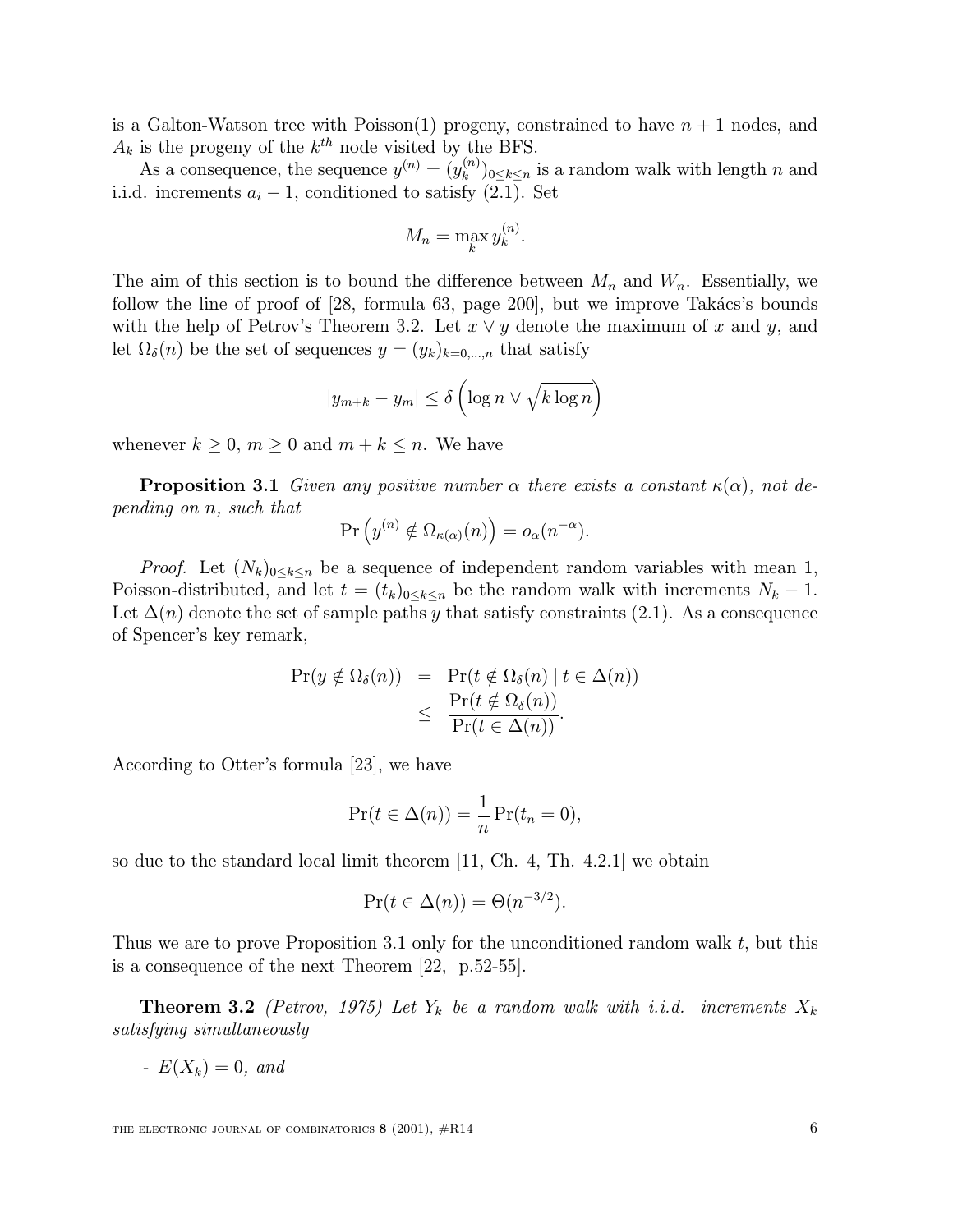- for some positive constant  $\alpha$ ,  $E(e^{\alpha |X_k|}) < +\infty$ ,

then:

i) there exists two positive real constants g and T such that

$$
E(\exp(\lambda X_1)) \le \exp(g\lambda^2) \text{ for } |\lambda| < T,
$$

ii) for  $(Y_k)_{k\geq 1}$  defined as above, we have

$$
\begin{array}{rcl}\n\Pr(|Y_k| \geq x) & \leq & 2 \exp\left(-\frac{x^2}{4kg}\right) & \text{if} \ \ 0 \leq x \leq kgT, \\
& \leq & 2 \exp\left(-\frac{Tx}{2}\right) & \text{if} \ \ x \geq kgT.\n\end{array}
$$

For  $\delta \geq gT$ , Theorem 3.2 yields

$$
\Pr(t \notin \Omega_{\delta}(n)) \leq \Pr\left(\exists m, k \mid |t_{m+k} - t_m| \geq \delta\left(\log n \vee \sqrt{k \log n}\right)\right)
$$
  

$$
\leq n \sum_{k=1}^{n} \Pr\left(|t_k| \geq \delta\left(\log n \vee \sqrt{k \log n}\right)\right)
$$
  

$$
\leq 2n \sum_{k=1}^{\frac{\delta^2 \log n}{T^2 g^2}} n^{-\delta T/2} + 2n \sum_{k=\frac{\delta^2 \log n}{T^2 g^2}}^n n^{-\delta^2/4g}
$$
  

$$
\leq \frac{2\delta^2 \log n}{T^2 g^2} n^{1 - \delta T/2} + 2n^{2 - \delta^2/4g}.
$$

For  $\delta$  large enough, the last term is  $o_{\alpha}(n^{-\alpha})$ .  $\diamondsuit$ 

For the end of the proof of Proposition 2.1, recall that  $G_i^{(n)} = y_{m(i)}$ , in which  $m(1) = 0$ and  $m(i + 1) = m(i) + G_i^{(n)}$ . Consider an integer k such that  $y_k = M_n$ : for some i,  $k \in [m_i, m_{i+1}],$  so that

$$
0 \leq M_n - W_n \leq M_n - G_i^{(n)}
$$
  
\n
$$
\leq \delta \left( \log n \vee \sqrt{(k - m(i)) \log n} \right) I_{\Omega_{\delta}(n)} + n \left( 1 - I_{\Omega_{\delta}(n)} \right)
$$
  
\n
$$
\leq \delta \left( \log n \vee \sqrt{G_i^{(n)} \log n} \right) I_{\Omega_{\delta}(n)} + n \left( 1 - I_{\Omega_{\delta}(n)} \right)
$$
  
\n
$$
\leq \delta \left( \log n + \sqrt{M_n \log n} \right) I_{\Omega_{\delta}(n)} + n \left( 1 - I_{\Omega_{\delta}(n)} \right)
$$
  
\n
$$
\leq \delta \left( \log n + \sqrt{\delta \sqrt{n} \log^{3/2} n} \right) I_{\Omega_{\delta}(n)} + n \left( 1 - I_{\Omega_{\delta}(n)} \right).
$$
\n(3.2)

Thus, owing to Proposition 3.1, for a suitable choice of  $\delta$ ,

$$
E\left(|W_n - M_n|^p\right) \leq \delta^p \left(\log n + \sqrt{\delta \sqrt{n} \log^{3/2} n}\right)^p + n^p \Pr\left(y^{(n)} \notin \Omega_{\delta(p)}(n)\right)
$$
  
= 
$$
O_p\left(n^{p/4} (\log n)^{3p/4}\right).
$$

THE ELECTRONIC JOURNAL OF COMBINATORICS  $8(2001)$ ,  $#R14$   $7$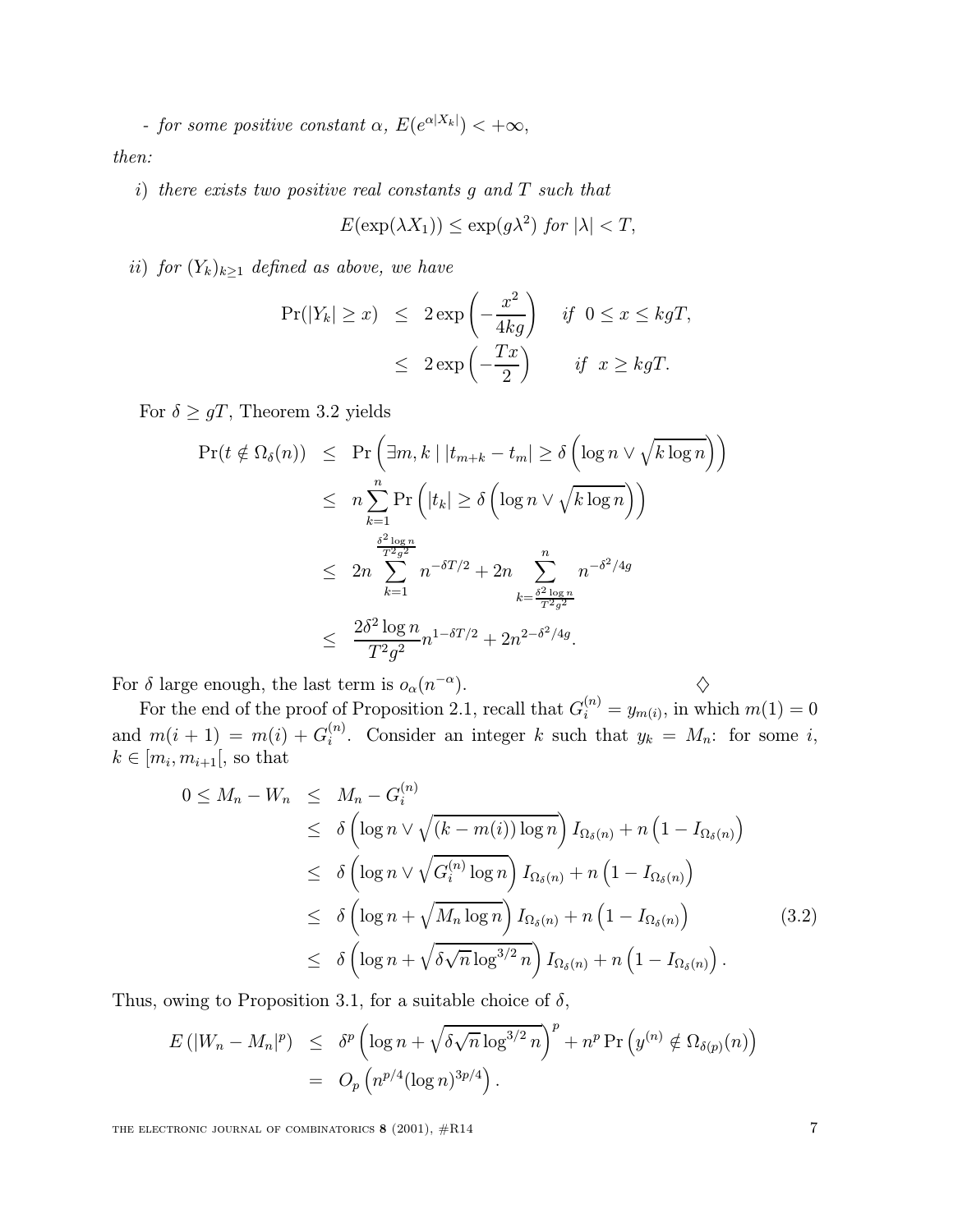This last estimate holds true under hypothesis of finite exponential moments for the progeny. Actually, to obtain a complete proof of Proposition 2.1, we need to decrease the exponent of  $\log n$  from  $3p/4$  to  $p/2$ . In the special case of labeled trees (Poisson progeny), we shall prove at the end of the next Section, as a consequence of the DKW inequality for empirical processes, that

**Lemma 3.3** For 
$$
p \ge 1
$$
,  $E(M_n^{p/2}) = O_p(n^{p/4})$ .

For a suitable choice of  $\delta$ , relation (3.2) and Lemma 3.3 yield Proposition 2.1.

### 4 Proof of Proposition 2.2

#### 4.1 Rooted labeled trees and parking functions

As  $y^{(n)}$  is distributed like a random walk with i.i.d. increments conditioned on first return to 0 being at time  $n$  (cf.  $(2.1)$ ), it rescales to Brownian excursion:

$$
\left(\frac{y_{\lfloor nt \rfloor}^{(n)}}{\sqrt{n}}\right)_{0 \le t \le 1} \stackrel{weakly}{\longrightarrow} \left(e(t)\right)_{0 \le t \le 1},
$$

and thus

$$
\frac{\max_k y_k^{(n)}}{\sqrt{n}} \stackrel{\text{weakly}}{\longrightarrow} m = \max_{0 \le t \le 1} e(t).
$$

In this section we prove the more demanding convergence of moments, through a coupling labeled trees-empirical processes more easily explained through parking functions.

A first correspondence between parking functions and acyclic functions was discovered by Schützenberger (1968). The description of the equivalent connection between labeled trees rooted at 0 and parking functions, through the BFS random walk, is more convenient for our purpose. In hashing with linear probing, or parking [13, 17], we consider the case with n cars and  $n+1$  places  $\{0, 1, 2, ..., n\}$ , car  $c_k$  parking on place  $p_k$  if  $p_k$  is still empty, that is, if a car with a smaller index did not park on place  $p_k$  before. Otherwise car  $c_k$ tries places  $(p_k + 1) \mod n + 1$ ,  $(p_k + 2) \mod n + 1$ , ..., until it finds an empty place. We consider parking functions (resp. confined sequences) in the terminology of [14] (resp. of [13, 17]), that is sequences  $\omega = (p_k)_{1 \leq k \leq n}$  such that the last empty place is place n. Such a parking function  $\omega$  is alternatively characterized by the sequence  $(\tilde{A}_i(\omega))$  $_{0\leq i\leq n}$ , where

$$
\tilde{A}_i(\omega) = \{k \mid p_k = i\}
$$

is the set of cars whose first try is place  $i$ .

Let  $\tilde{a}_i(\omega)$  denote  $\#\tilde{A}_i(\omega)$ , and let  $\tilde{y}_k^{(n)}(\omega)$  denote the number of cars that tried, successfully or not, to park on place k. For  $k \neq 0$ , we have

$$
\tilde{y}_k^{(n)} = \tilde{y}_{k-1}^{(n)} - 1 + \tilde{a}_k \n= \tilde{a}_0 + \tilde{a}_1 + \dots + \tilde{a}_k - k,
$$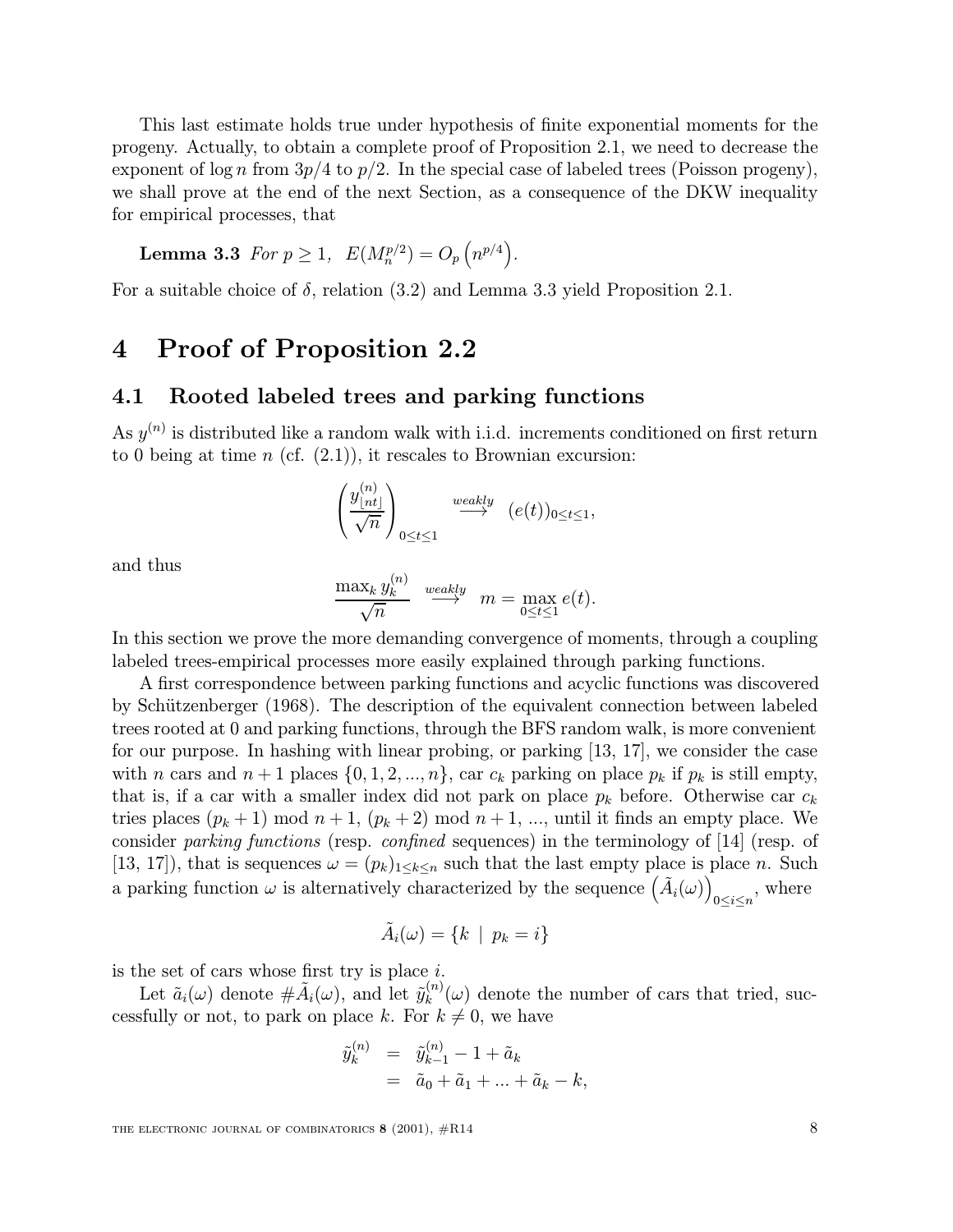since either place  $k-1$  is occupied by car  $c_i$  and, among the  $\tilde{y}_{k-1}^{(n)}$  cars that visited place  $k-1$ , only  $c_i$  won't visit place k, or place  $k-1$  is empty: only  $k-1=n$ ,  $k=0$ , belongs to this last case, and clearly

$$
\tilde{y}_0^{(n)} = \tilde{a}_0.
$$

So a sequence  $(A_i)_{0\leq i\leq n}$  is associated with a confined parking scheme if and only if  $(\tilde{a}_i)_{0\leq i\leq n}$ satisfies the constraints (2.1), since a place k is empty only if  $\tilde{y}_k^{(n)}(\omega) = 0$ .

Finally, observing that each of the  $(n+1)^{n-1}$  sequences  $(\tilde{A}_i)_{0\leq i\leq n}$  that satisfies (2.1) defines simultaneously a unique parking function (confined sequence)  $\omega$  for n cars on  $n+1$ places and a unique order  $n+1$  labeled tree  $\tau(\omega)$  rooted at 0, we obtain

**Proposition 4.1** There exists a one-to-one correspondence  $\omega \to \tau(\omega)$  between parking functions and trees, such that for any k and  $\omega$ 

$$
y_k^{(n)}(\tau(\omega)) = \tilde{y}_k^{(n)}(\omega).
$$

As a consequence, note that if  $D(n+1,n)$  denotes the *total displacement* of cars, we have

$$
D(n+1,n) = -n + \sum_{k=0}^{n} y_k^{(n)}
$$
  
= -n + (n + 1)<sup>3/2</sup>  $\int_0^1 \frac{y_{\lfloor (n+1)t \rfloor}^{(n)}}{\sqrt{n+1}} dt$ .

Thus

$$
n^{-3/2}D(n+1,n) \xrightarrow{weakly} \int_0^1 e(t)dt,
$$

and we recover here *partly* the convergence of moments of the total displacement towards the moments of the Airy law, already obtained by Flajolet et al. [13]: the Airy law is known as the law of the area below the Brownian excursion. At Subsection 4.5 we shall complete this alternative proof with the help of the connection parking functions – empirical processes.

#### 4.2 Empirical processes

Consider a sequence of independent random variables  $(U_i)_{i\geq 1}$ , each of them uniform on [0, 1]. Let  $F_n(t)$  denote the *empirical distribution function* for  $(U_i)_{1\leq i\leq n}$ , defined for  $t \in$  $[0, 1]$  by

$$
F_n(t) = \frac{\#\{i \mid 1 \le i \le n \text{ and } U_i \le t\}}{n}.
$$

We recall a few facts about the convergence of the empirical distribution function towards the distribution function  $F(t) = t$  of the uniform law [26]. The speed of convergence of many interesting statistics is revealed by the *empirical process* 

$$
\alpha_r(t) = \sqrt{r}(F_r(t) - F(t)),
$$

that satisfies

THE ELECTRONIC JOURNAL OF COMBINATORICS  $8(2001)$ ,  $#R14$   $9$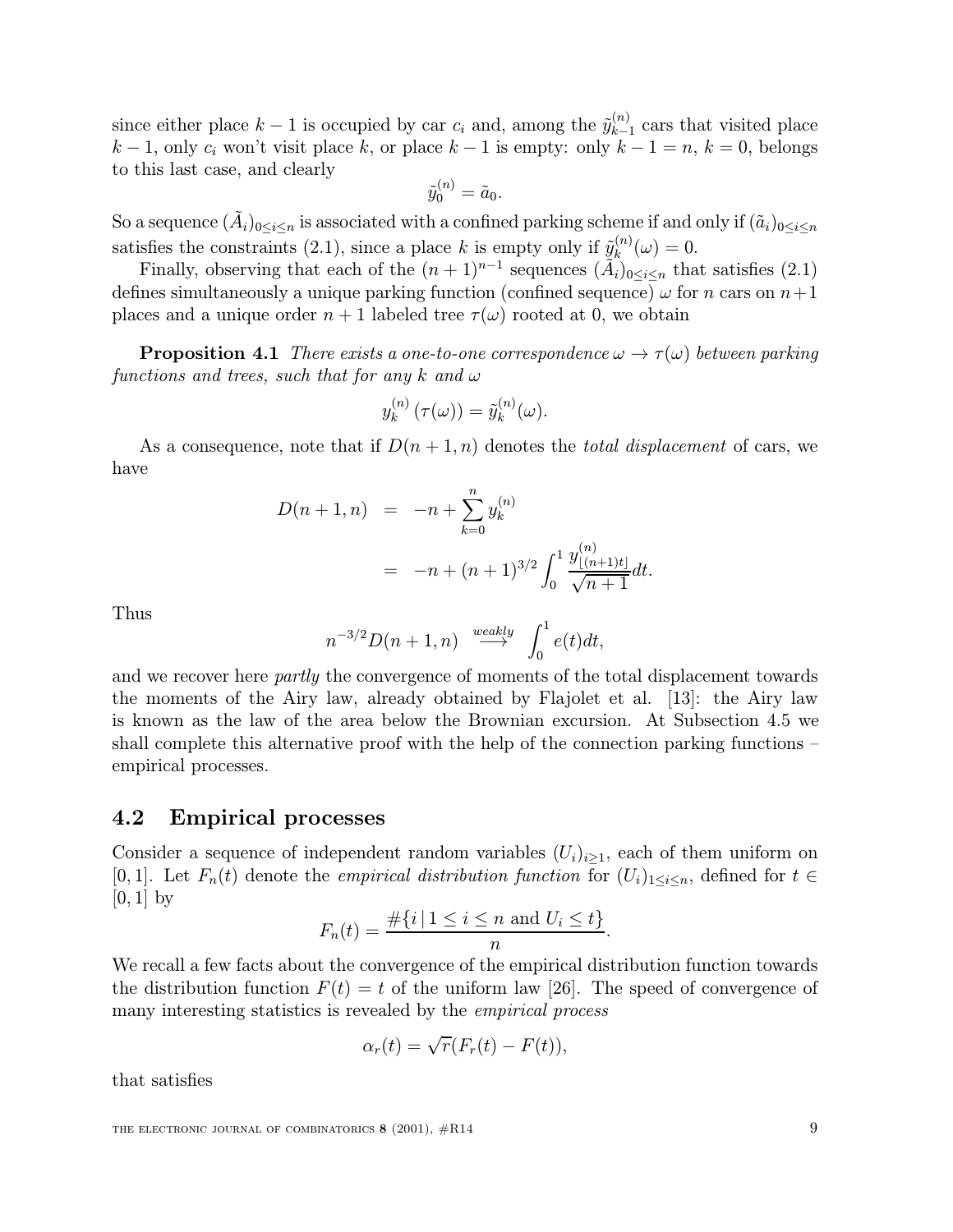

Figure 3: Correspondence trees  $\leftrightarrow$  parking.

Theorem 4.2 (Donsker, 1952)

$$
(\alpha_r(t))_{t\in [O,1]}\stackrel{weakly}{\longrightarrow} (b(t))_{t\in [O,1]},
$$

 $b(t)$  being the Brownian bridge.

Thus the first error term is of order  $O(1/\sqrt{r})$ . The second error term is given by the following Theorem of "strong convergence":

**Theorem 4.3** (Komlós, Major & Tusnády, 1975) Given  $U_1$ ,  $U_2$ , ... uniform on [0, 1] and independent, there exists a sequence  $(b_n)_{n\geq 1}$  of Brownian bridges such that for all n and x,

$$
\Pr\left(\sup_{0\leq t\leq 1}|\alpha_n(t)-b_n(t)|\geq \frac{A\log n+x}{\sqrt{n}}\right)\leq Me^{-\mu x},
$$

where  $A$ ,  $M$  and  $\mu$  are positive absolute constants.

Equivalently, we can write

$$
F_n(t) = F(t) + \frac{b_n(t)}{\sqrt{n}} + \frac{r_n(t)}{n},
$$

in which  $r_n(t)$  denotes  $\sqrt{n} (\alpha_n(t) - b_n(t))$ , and satisfies

$$
\Pr\left(\sup_{0\leq t\leq 1}|r_n(t)|\geq A\log n+x\right)\leq Me^{-\mu x}.
$$

KMT's Theorem is the last ingredient we need to estimate  $||W_n||_p$ .

THE ELECTRONIC JOURNAL OF COMBINATORICS  $8(2001)$ ,  $\#R14$  10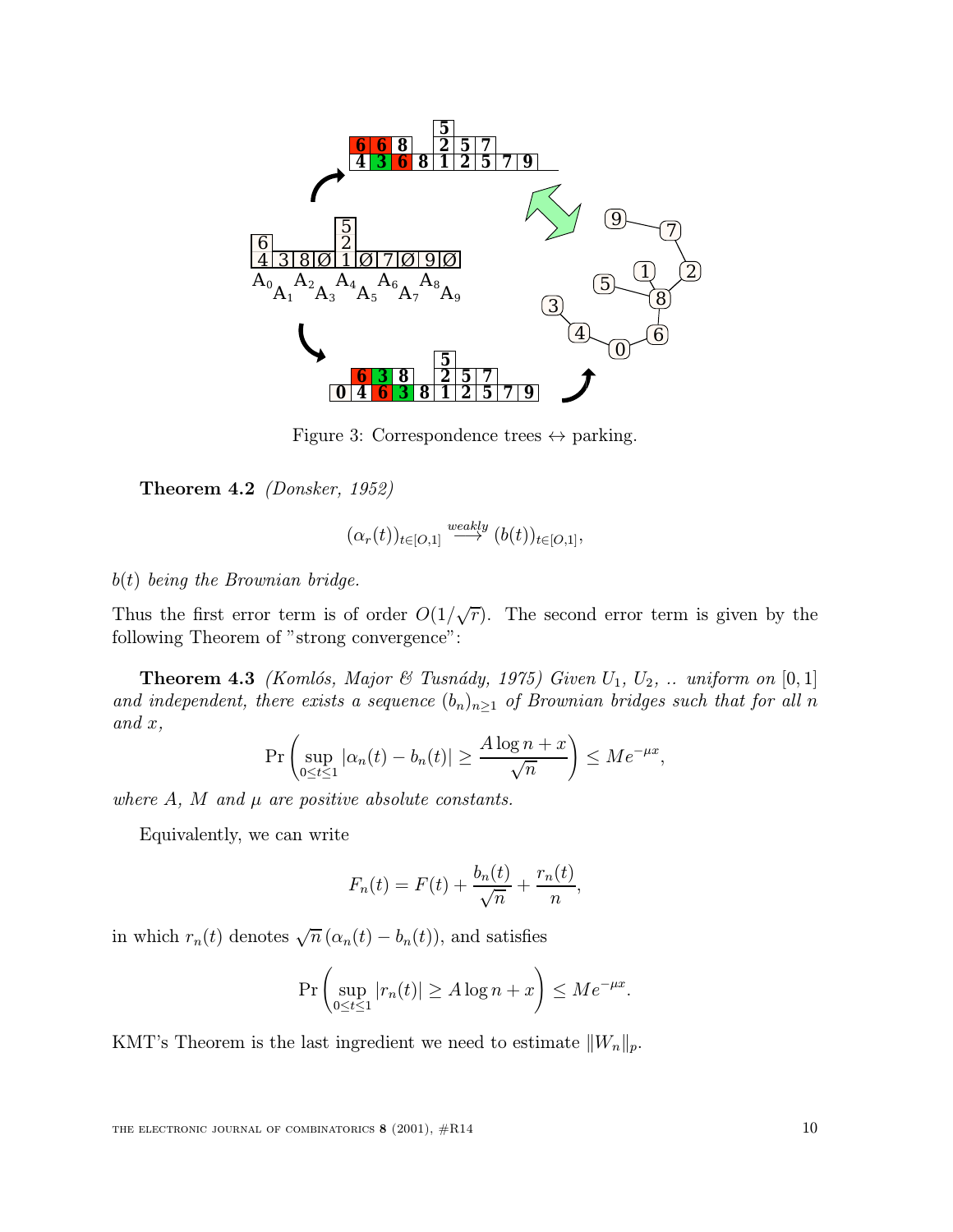

Figure 4: Empirical distribution  $F_n$ , empirical process  $\alpha_n$ .

### 4.3 Parking functions and empirical processes

Let  $(U_i)_{1\leq i\leq n}$  denote a sequence of i.i.d. random variables, each of them uniform on [0, 1], and let the first try of car  $c_i$  be at place

$$
p_i = \left\lceil (n+1)U_i \right\rceil,
$$

assuming that place  $n + 1$  is also place 0. Let  $D_i$  denote the set of cars whose first try is place *i*, set  $d_i = \#D_i$ , and let  $z_k^{(n)}$  denote the number of cars that tried, successfully or not, to park on place k. Let  $V(\omega)$  denote the last empty place.

Compared with Subsection 4.1, we have some changes: the "parking" functions, or hashing sequences,  $\omega = (k \to p_k, 0 \le k \le n)$ , are not confined anymore, and there are now  $(n + 1)^n$  such functions  $\omega$ , clearly equiprobable ;  $V(\omega)$  is not n anymore: V is now random uniform on  $\{0, 1, 2, ..., n\}$ .

Let  $\alpha_n$  be the empirical process of  $(U_1, U_2, ..., U_n)$ . We have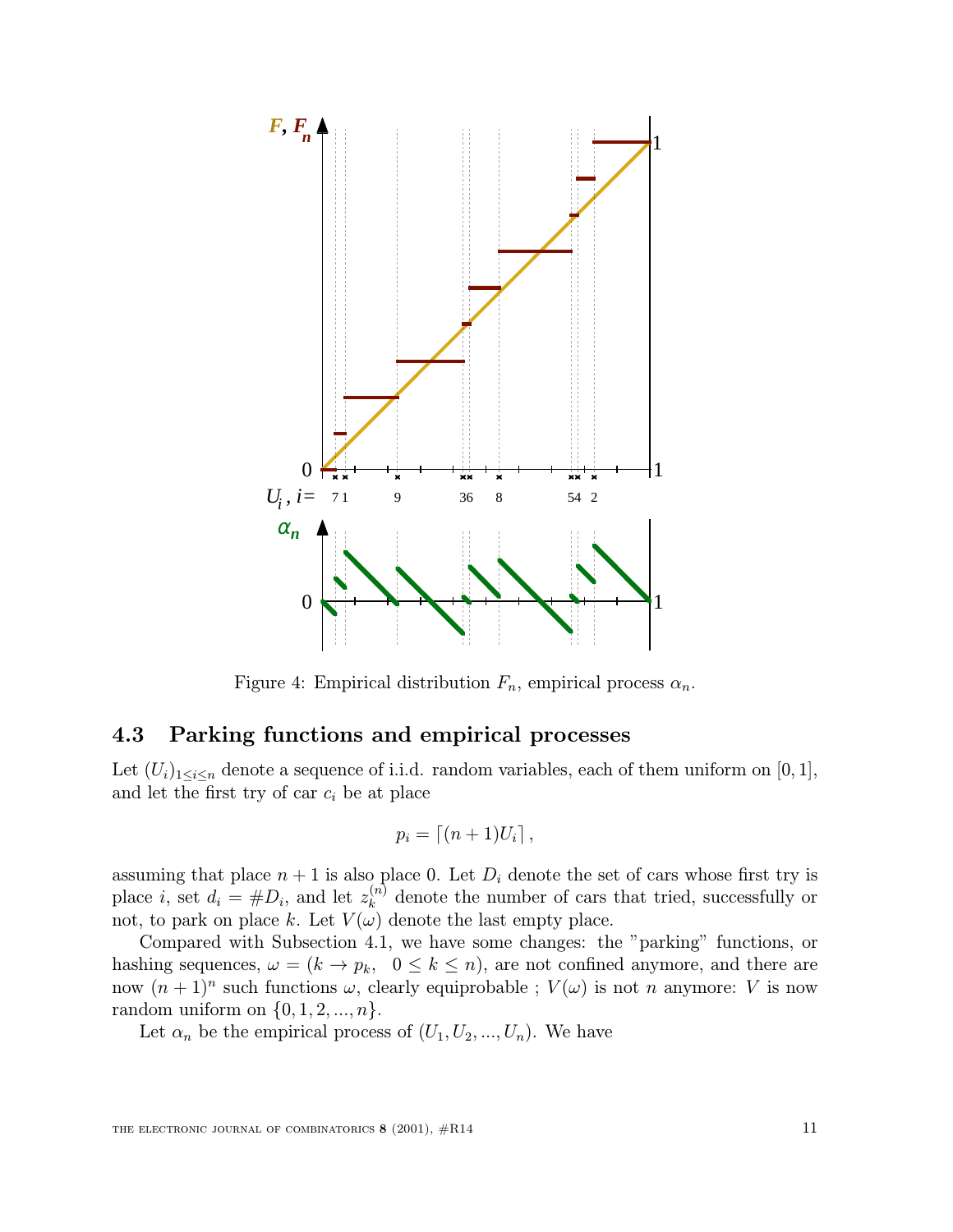

Figure 5: BFS random walk associated to  $(U_1, U_2, ..., U_n)$ 

Proposition 4.4 The relation

$$
\alpha_n\left(\frac{T(n)}{n+1}\right) = \min_{0 \le k \le n} \alpha_n\left(\frac{k}{n+1}\right),\,
$$

defines a unique number  $T(n)$  between 0 and n. Furthermore,

 $T(n) = V$ .

As a consequence,  $T(n)$  is uniformly distributed on  $\{0, 1, 2, ..., n\}$ . Also, the empty place V does not depend on the chronology (the  $D_i$ 's), but only on the sequence  $(d_i)_{0\leq i\leq n}$ , since we have

$$
\alpha_n\left(\frac{k}{n+1}\right) = \frac{1}{\sqrt{n}}\left(d_1 + d_2 + \dots + d_k - k\frac{n}{n+1}\right).
$$

Proof : Set  $\theta(n, i) = \sqrt{n} \alpha_n(i/n + 1)$ . For  $0 \leq i < j \leq n + 1$ ,  $\theta(n, i) = \theta(n, j)$  can occur only if  $(i - j)$  $\frac{n}{n+1}$  is an integer, i.e. if  $(i, j) = (0, n + 1)$ , as the fractional parts of  $\theta(n,j) - \theta(n,i)$  and  $(i-j) \frac{n}{n+1}$  are the same: the number of cars whose first try belongs to  $\{i+1, i+2, ..., j\}$  is given by

$$
d_{i+1} + d_{i+2} + \ldots + d_j = \theta(n,j) - \theta(n,i) - (i-j)\frac{n}{n+1}.
$$

Thus  $i \mapsto \alpha_n(i/n + 1)$  reaches its minimum only once in  $\{0, 1, 2, ..., n\}$ , and  $T(n)$  is well defined. For  $k = 1, 2, ..., n + 1$ , we have

$$
\theta(n, V + k) - \theta(n, V) = d_{V+1} + d_{V+2} + \dots + d_{V+k} - k \frac{n}{n+1}
$$
  
=  $z_{V+k}^{(n)} + k - 1 - k \frac{n}{n+1}$   
=  $z_{V+k}^{(n)} + \frac{k}{n+1} - 1,$  (4.3)

THE ELECTRONIC JOURNAL OF COMBINATORICS  $8(2001)$ ,  $\#R14$  12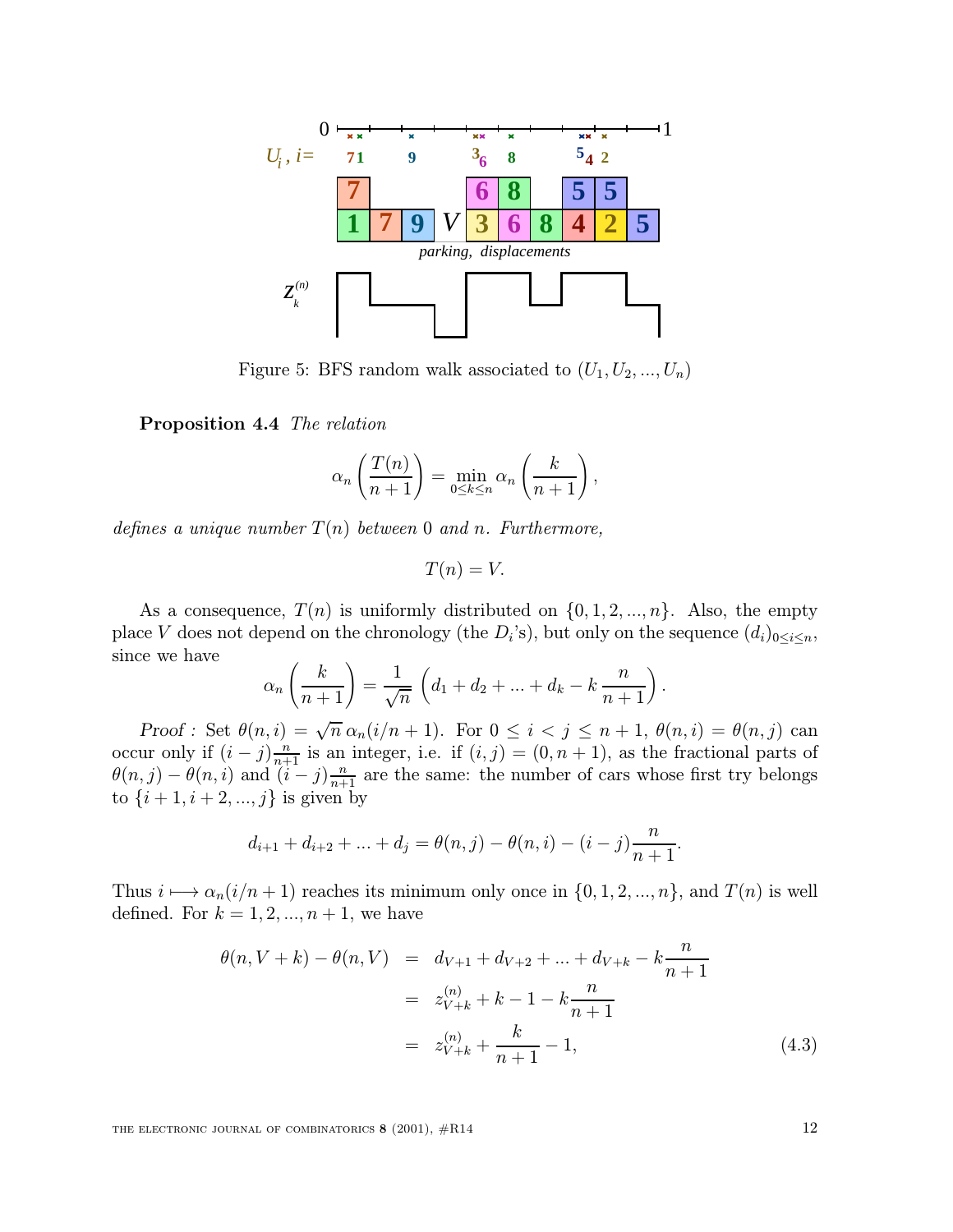

Figure 6: The empirical process and the empty place.

the second equality, as already seen in Subsection 4.1, due to the fact that  $z_{V+1}^{(n)} = d_{V+1}$ , but for  $k \neq V$ ,  $z_{k+1}^{(n)} = z_k^{(n)} - 1 + d_{k+1}$ . Finally, for  $k = 1, 2, ..., n$ ,  $z_{V+k}^{(n)} \geq 1$  so the last term is positive, that is,  $k \to \theta(n, k)$  reaches its minimum at point V.

Proposition 4.4 yields a surprisingly precise coupling between the sequence  $z^{(n)}$  and the empirical process  $\alpha_n$  associated with  $(U_i)_{1 \leq i \leq n}$ : for  $0 \leq k \leq n$ , set

$$
w_k^{(n)} = \frac{n-k}{n+1} + \sqrt{n} \left[ \alpha_n \left( \left\{ \frac{k+1+T(n)}{n+1} \right\} \right) - \alpha_n \left( \frac{T(n)}{n+1} \right) \right],
$$

and let  $w^{(n)} = (w_k^{(n)})$  $_{0 \leq k \leq n}$ . As a byproduct of (4.3), we obtain

Corollary 4.5

$$
\left(z_{V+1+k}^{(n)}\right)_{0\leq k\leq n}=w^{(n)}.
$$

Now, if we define, for  $\omega = (p_k)_{1 \leq i \leq n}$ ,

$$
T\omega = (1 + p_k)_{1 \leq i \leq n},
$$

we observe that the sequence  $\hat{y}^{(n)} = (z_{V(\omega)+k+1}^{(n)}(\omega))_{0 \le k \le n}$  is invariant under T, while

$$
V(T\omega) = 1 + V(\omega).
$$

It follows that V is uniform and independent of  $\hat{y}^{(n)}$ , so that, on one hand, the conditional distribution of  $\hat{y}^{(n)}$  given that  $V = n$  is the same as the unconditional distribution of  $\hat{y}^{(n)}$ . On the other hand, the conditional distribution of  $\hat{v}^{(n)}$  given that  $V = n$  is the distribution of the sequence  $z^{(n)}$  under the hypothesis of equiprobability of *confined* sequences, that is, the distribution as the sequence  $\tilde{y}^{(n)}$  of Subsection 4.1. Finally,

**Proposition 4.6** The BFS random walk  $y^{(n)}$  satisfies

$$
y^{(n)} \stackrel{(law)}{=} w^{(n)}.
$$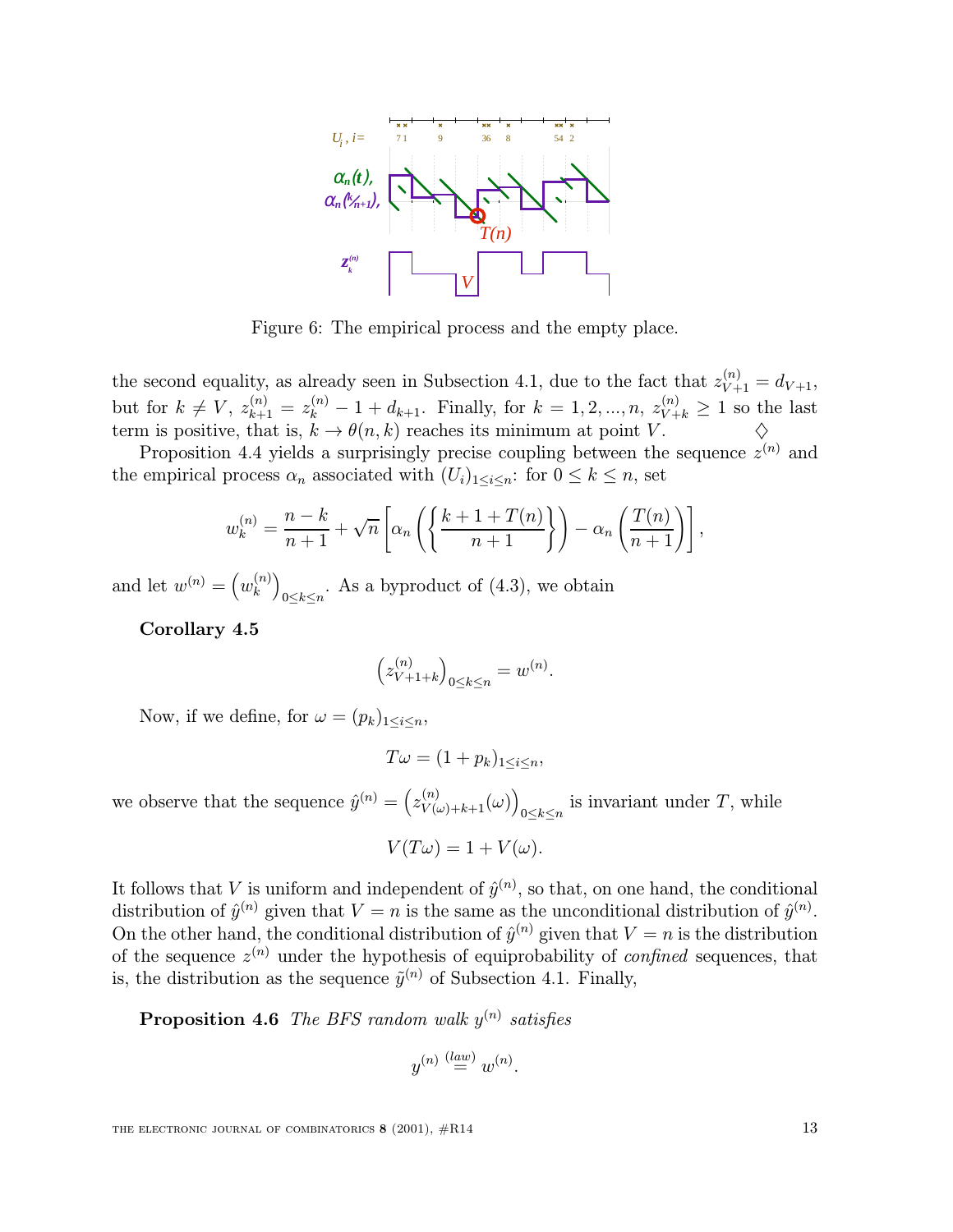This connection between BFS random walks and empirical processes is close in spirit to a coding of parking functions given page 14 of [14], and the correspondence trees-parking schemes of Subsection 4 is close to the one explained ibidem page 17. This explicit coupling also reminds of similarities between the Cayley tree function, or the Borel distribution [4, Section 2.2] in one hand, and expressions omnipresent in [26, Chap. 9] about empirical processes, in the other hand (see Exercice 1, p. 345 or formulas of Birnbaum & Pyke p. 386). After a short digression, we explain in the last subsection how Proposition 4.6, together with KMT Theorem, yields Proposition 2.2.

#### 4.4 Generation of a random labeled tree

An easy extension of Proposition 4.6 says that  $(d_{V+1}, d_{V+2}, \ldots, d_{V+n}, d_V)$  satisfies constraints (2.1), and that one can generate a random labeled tree  $\tau$  rooted at 0, with the help of  $(U_1, ..., U_n)$ , computing first  $T(n) (= V)$  and setting

$$
A_i(\tau) = D_{V+i+1}(\omega) = \{1 \leq k \leq n \mid \lceil (n+1)U_k \rceil = V+i+1 \}.
$$

This algorithm does not compare unfavorably to the algorithm based on the Prufer-Knuth's correspondence between labeled trees and n-tuples of  $\{0, 1, ..., n\}^n$  (see [16, p.389-391, or [20, Chap. 2]), as it takes  $O(n)$  to compute the subsets  $A_i(\tau)$  and  $O(n)$  to draw  $\tau$ , given the subsets  $A_i(\tau)$ .

In the next Subsection we assume that the random labeled trees are generated using this algorithm. As a consequence, in Proposition 4.6, it is an equality between random variables that holds, and not merely an equality between probability distributions.

#### 4.5 Proof of Proposition 2.2

We recall that

**Theorem 4.7** (Vervaat, 1979) Let  $b = (b(t))_{0 \le t \le 1}$  be a Brownian bridge, and let T be the almost surely unique point such that  $b(T) = \min_{0 \leq t \leq 1} b(t)$ . Then T is uniform and  $e = (e(t))_{0 \le t \le 1}$ , defined by  $e(t) = b({T + t}) - b(T)$ , is a normalized Brownian excursion, independent of T.

Theorem 4.3 asserts the existence, on the same probability space as  $(U_k)_{k>1}$ , of a sequence of Brownian bridges  $(b_n)_{n\geq 1}$ , that approximate closely the sequence  $(\alpha_n)_{n\geq 1}$ . According to Theorem 4.7, together with  $(b_n)_{n\geq 1}$  comes a sequence of Brownian excursions  $(e_n)_{n\geq 1}$ , whose maxima,

$$
\max_{0 \le t \le 1} e_n(t) = \max_{0 \le t \le 1} b_n(t) - \min_{0 \le t \le 1} b_n(t),
$$

are precisely the random variables  $m_n$  of Proposition 2.3. Set

$$
Q_n = \sqrt{n} \sup_{0 \le t \le 1} \left| \alpha_n \left( \frac{\lfloor (n+1)t \rfloor}{n+1} \right) - \alpha_n(t) \right|,
$$
  
\n
$$
R_n = \sqrt{n} \sup_{0 \le t \le 1} |\alpha_n(t) - b_n(t)|.
$$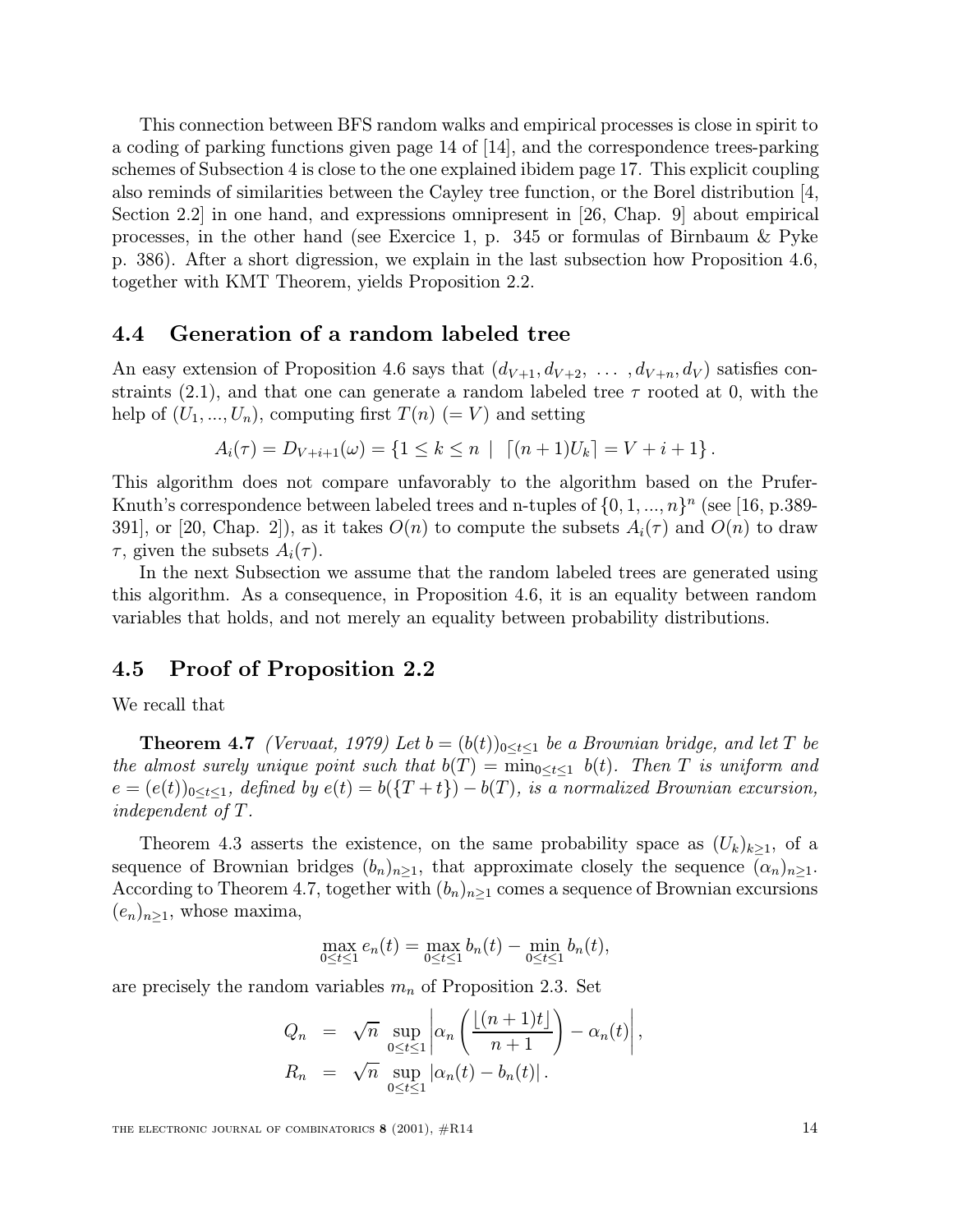

Figure 7: Vervaat's decomposition.

Due to the construction of  $y_k^{(n)}$  in Subsection 4.4, we have

$$
\left|\frac{\max_k y_k^{(n)}}{\sqrt{n}} - m_n\right| \le \left|\frac{\max_k y_k^{(n)}}{\sqrt{n}} - \left(\sup_{0 \le t \le 1} \alpha_n(t) - \inf_{0 \le t \le 1} \alpha_n(t)\right)\right| + \frac{2R_n}{\sqrt{n}} \le \frac{1 + 2Q_n + 2R_n}{\sqrt{n}}.
$$

The second inequality is the point where we use Proposition 4.6. By Theorem 4.3,  $R_n$ belongs to any  $L_p$ , and

$$
||R_n||_p = O_p(\log n).
$$

Proposition 2.2 follows at once from the preceding relation and from its analog for  $Q_n$ , a consequence of the next Proposition.

Proposition 4.8 For any positive constant K,

$$
Pr(Q_n \ge u + \log n) = O_K\left(n^{1-K}e^{-Ku}\right).
$$

Proof. Set

$$
Z_n = \max_{0 \le k \le n} d_k.
$$

We have

$$
\left| \alpha_n \left( \frac{\lfloor (n+1)t \rfloor}{n+1} \right) - \alpha_n(t) \right| \leq \frac{\sqrt{n}}{1+n} + \frac{Z_n}{\sqrt{n}} \leq \frac{2Z_n}{\sqrt{n}},
$$

and

$$
\begin{aligned} \Pr(2 Z_n \ge u + \log n) &\le n \Pr(2 d_1 \ge u + \log n) \\ &\le n E[\exp(2Kd_1)] \exp(-K \log n) e^{-Ku} \\ &\le n \left(1 + \frac{e^{2K} - 1}{n+1}\right)^n \exp(-K \log n) e^{-Ku}, \end{aligned}
$$

THE ELECTRONIC JOURNAL OF COMBINATORICS  $8(2001)$ ,  $#R14$  15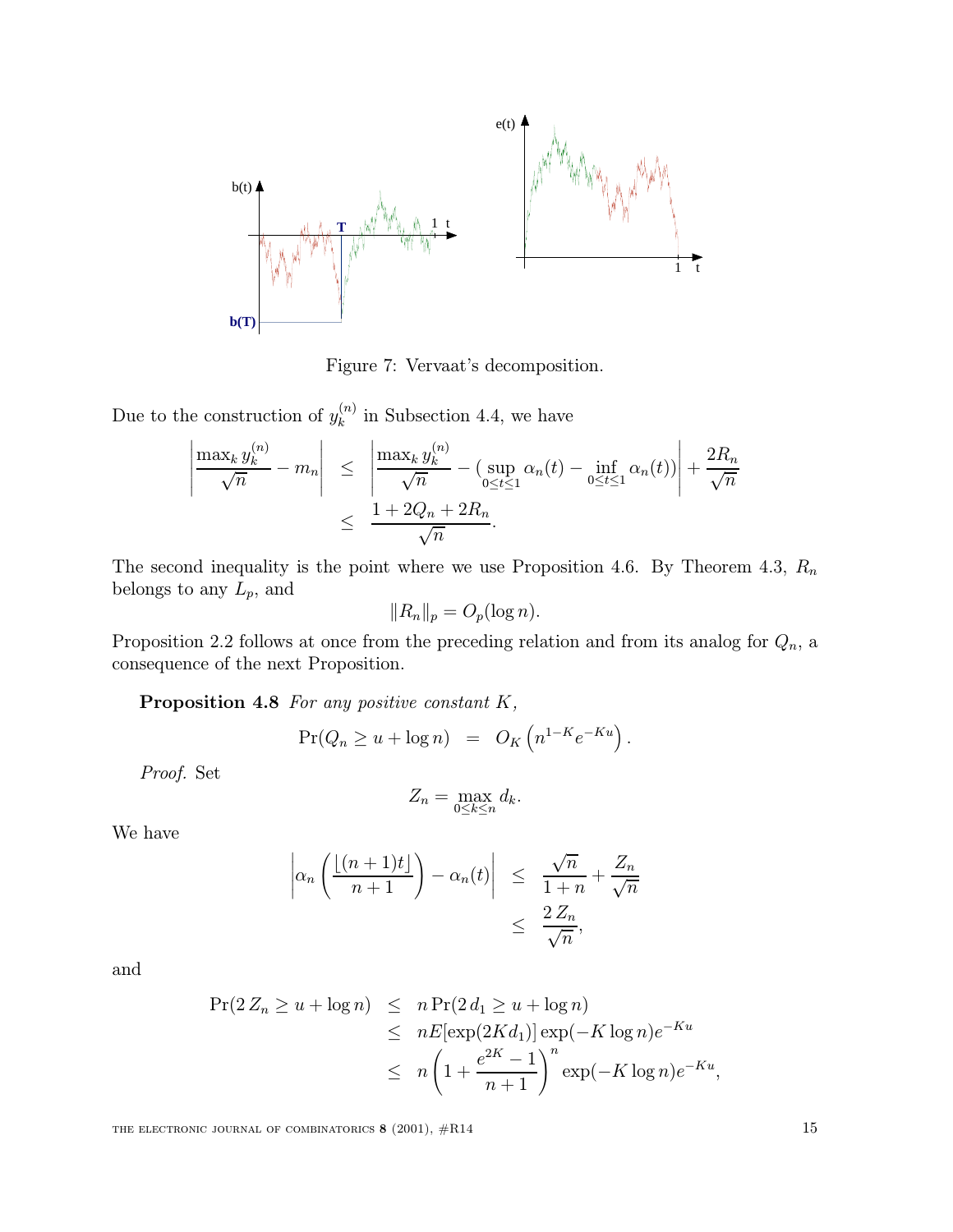the first inequality due to the fact that the  $d_i$ 's have the same distribution, and the third inequality because this distribution is binomial with parameters  $\left(n, \frac{1}{n+1}\right)$ .  $\diamondsuit$ 

Similarly, we have

$$
\left|n^{-3/2}D(n+1,n)-\int_0^1e_n(t)dt\right| \leq \left|\frac{2+Q_n+R_n}{\sqrt{n}}+\left|\alpha_n\left(\frac{T(n)}{n+1}\right)-\min_{t}b_n(t)\right|\right|
$$
  

$$
\leq 2\frac{1+Q_n+R_n}{\sqrt{n}}
$$

leading to an error bound  $\frac{\log n}{\sqrt{n}}$  for the convergence of the  $k^{th}$  moment of the total displacement to the k  $\sqrt{2}$ th moment of the Airy law. Flajolet et al. have a better bound  $O_k\left(\frac{1}{\sqrt{k}}\right)$  $\left(\frac{1}{n}\right)$  ...), but the bound we obtain would hold for any smooth functional of the parking function.

Proof of Lemma 3.3. Proposition 4.6 entails

$$
M_n \leq \sqrt{n} \left(1 + 2 \sup_t |\alpha_n(t)|\right).
$$

The DKW inequality [19]:

$$
\Pr\left(\sup_t |\alpha_n(t)| \ge x\right) \le 2 \exp(-2x^2),
$$

entails the desired inequality

$$
E(M_n^{\alpha}) = n^{\alpha/2} \alpha \int_0^{+\infty} x^{\alpha-1} \Pr\left(\frac{M_n}{\sqrt{n}} \ge x\right) dx
$$
  
 
$$
\le n^{\alpha/2} \alpha \left[ \int_0^1 x^{\alpha-1} dx + 2 \int_0^{+\infty} (x+1)^{\alpha-1} \exp(-x^2/2) dx \right].
$$

## 5 Concluding remarks

Convergence of moments of the width extends easily to binary trees : the BFS random walk for a binary tree is a ruin sequence, and in the correspondence between ruin sequences and general trees, the maximum of the ruin sequence is within  $O(1)$  of the height of the corresponding general tree. Thus we can use

**Theorem 5.1** (Flajolet-Odlyzko, 1982) The  $r^{th}$  moment of the height of a general tree with n nodes is asymptotic to  $2^{-r/2}n^{r/2}E(m^r)$ ,

instead of Proposition 2.2, to obtain convergence of moments of the width of binary trees. However, compared with Theorem 1.1, we lose the speed of convergence.

Asymptotics for the moments of the width of binary trees, or of general trees, can also be obtained through closed form formulas for the distribution function of the maximum of the breadth-first search random walk, using a weaker form of Proposition 2.1 [28, p. 197-201]. In a work in progress, Cyril Banderier and Philippe Flajolet study carefully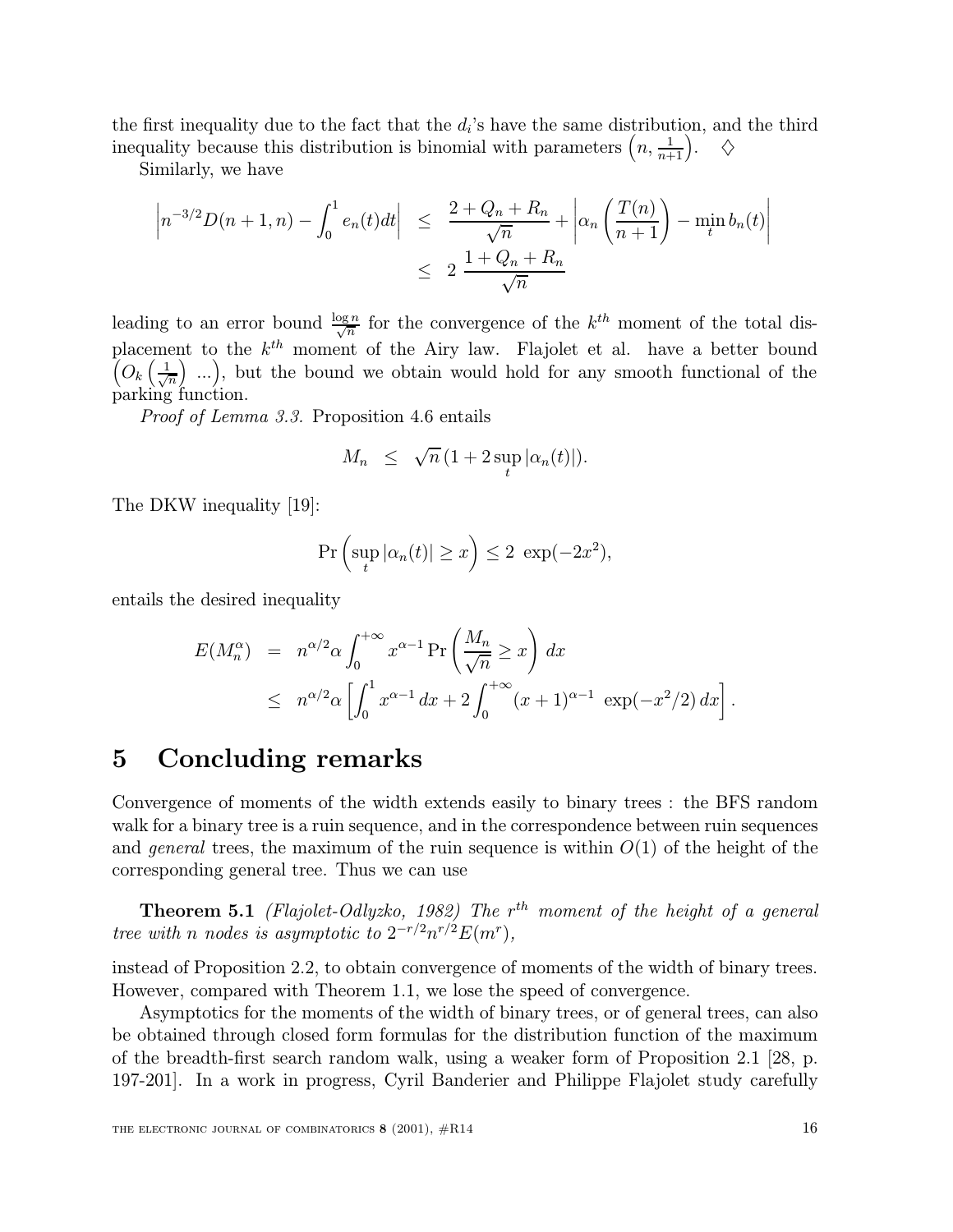asymptotics of the maximum of the the BFS random walk for general simple trees with finite degree. Together with Proposition 2.1, it gives asymptotics for moments of the width of general simple trees with finite degree. In a recent paper [10], Drmota and Gittenberger derived asymptotics of all moments (without rate) of width of *general* simple trees.

In [7], the results of Subsections 4.3 and 4.5 are generalized to study the "emergence of a giant block" of consecutive cars for a parking function. An interesting phenomenon of coalescence of blocks appears, reminiscent of the coalescence of connected components for the random graph process, during its phase transition [3].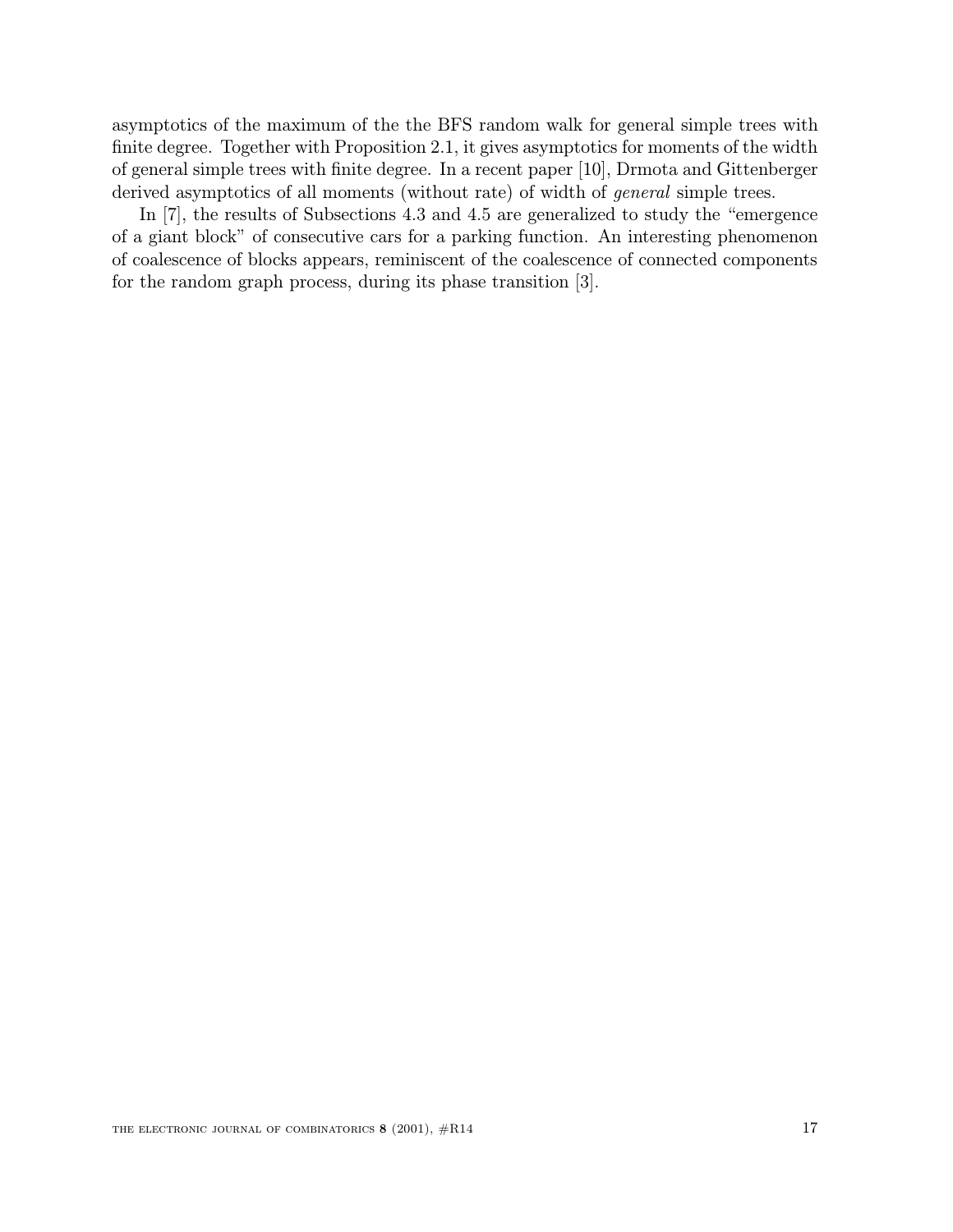# References

- [1] D. Aldous, (1991) The continuum random tree II: an overview. Stochastic analysis, Proc. Symp., Durham/UK 1990, Lond. Math. Soc. Lect. Note Ser. 167, 23-70.
- [2] D. Aldous, (1993) The continuum random tree III. Ann. of Probab. 21, No.1, 248-289.
- [3] D. J. Aldous, (1997) Brownian excursions, critical random graphs and the multiplicative coalescent. Ann. Probab. 25, No.2, 812-854.
- [4] D. J. Aldous, (1999) Deterministic and stochastic models for coalescence (aggregation, coagulation): a review of the mean-field theory for probabilists. Bernoulli 5, 3-48.
- [5] P. Biane, M. Yor, (1987) *Valeurs principales associées aux temps locaux browniens.* Bull. Sci. Maths 111, 23-101.
- [6] A. Cayley, (1889) A theorem on trees. Quarterly Journal of Pure and Applied Math. 23, 376-378.
- [7] Ph. Chassaing, G. Louchard, (2000) Phase transition for parking blocks, Brownian excursion and coalescence. Available at: http://www.iecn.u-nancy.fr/∼chassain.
- [8] K.L. Chung,  $(1976)$  Excursions in Brownian motion. Ark. för Math., 14, p.155-177.
- [9] M. Drmota & B. Gittenberger, (1997) On the profile of random trees. Random Structures Algorithms 10, No. 4, 421–451.
- [10] M. Drmota & B. Gittenberger, (2001) The width of Galton-Watson trees. Available at: http://www.geometrie.tuwien.ac.at/drmota/
- [11] I.A. Ibragimov, Yu.V. Linnik, (1971) Independent and stationary sequences of random variables. Groningen, The Netherlands: Wolters-Noordhoff Publishing Company .
- [12] P. Flajolet, A. Odlyzko, (1982) The average height of binary trees and other simple trees. J. Comp. and Sys. Sci., 25, No.2, pages ??.
- [13] P. Flajolet, P. Poblete, A. Viola, (1998) On the analysis of linear probing hashing. Algoritmica 22, No. 4, 490-515.
- [14] D. Foata, J. Riordan, (1974) Mappings of acyclic and parking functions. Aequationes math. 10, 10-22.
- [15] D.P. Kennedy, (1976) The distribution of the maximum Brownian excursion. J. Appl. Probab. 13, 371-376.
- [16] D. E. Knuth, (1997) The art of computer programming. Vol. 1: fundamental algorithms. 2nd ed., Addison-Wesley.
- [17] D. E. Knuth, (1998) Linear probing and graphs. Algoritmica 22, No. 4, 561-568.